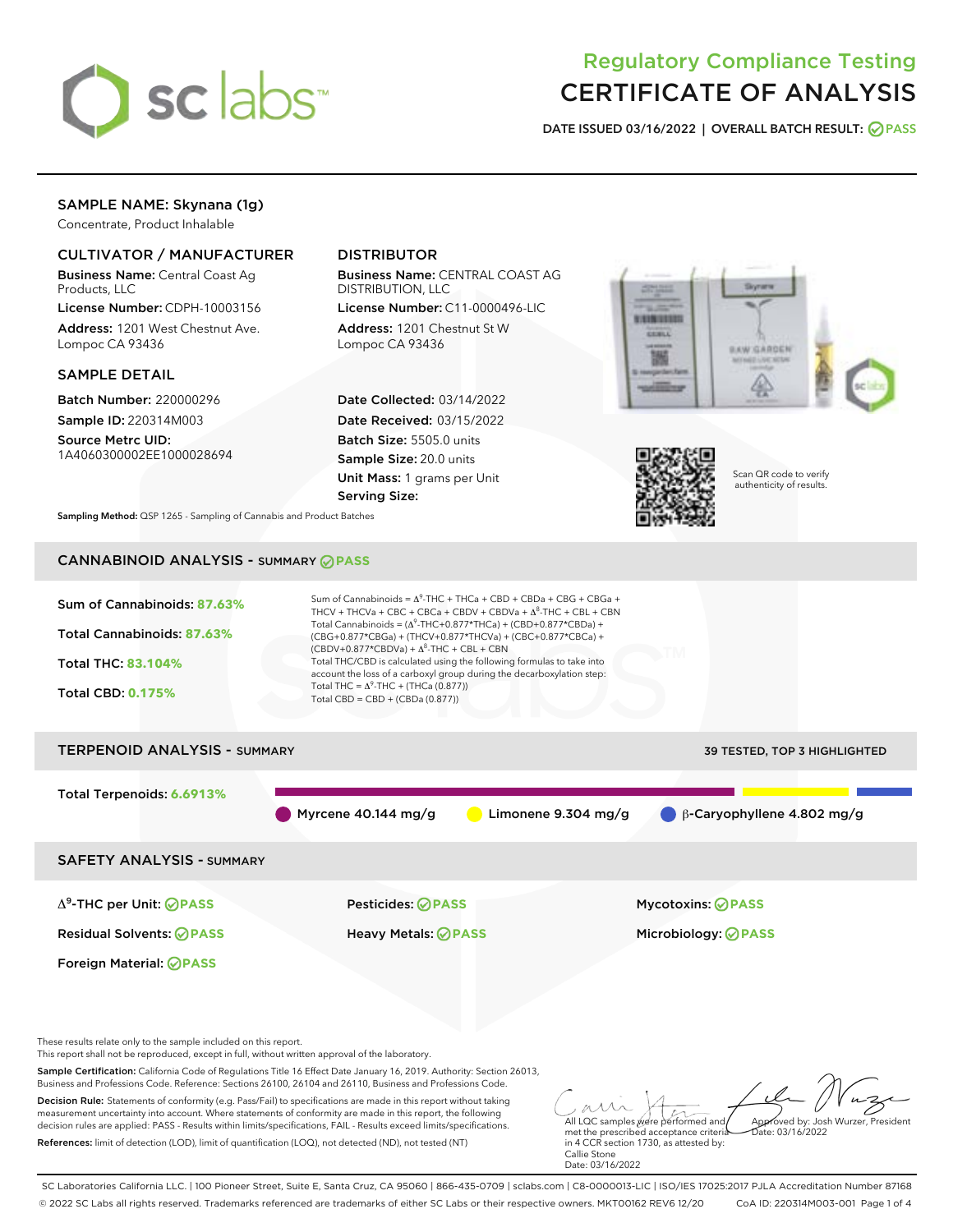



SKYNANA (1G) | DATE ISSUED 03/16/2022 | OVERALL BATCH RESULT: 0 PASS

## CANNABINOID TEST RESULTS - 03/16/2022 2 PASS

Tested by high-performance liquid chromatography with diode-array detection (HPLC-DAD). **Method:** QSP 1157 - Analysis of Cannabinoids by HPLC-DAD

#### TOTAL CANNABINOIDS: **87.63%**

Total Cannabinoids (Total THC) + (Total CBD) + (Total CBG) + (Total THCV) + (Total CBC) +  $(Total CBDV) +  $\Delta^8$ -THC + CBL + CBN$ 

TOTAL THC: **83.104%** Total THC (Δ<sup>9</sup> -THC+0.877\*THCa)

TOTAL CBD: **0.175%**

Total CBD (CBD+0.877\*CBDa)

TOTAL CBG: 3.192% Total CBG (CBG+0.877\*CBGa)

TOTAL THCV: 0.66% Total THCV (THCV+0.877\*THCVa)

TOTAL CBC: ND Total CBC (CBC+0.877\*CBCa)

TOTAL CBDV: ND Total CBDV (CBDV+0.877\*CBDVa)

| <b>COMPOUND</b>  | LOD/LOQ<br>(mg/g)          | <b>MEASUREMENT</b><br><b>UNCERTAINTY</b><br>(mg/g) | <b>RESULT</b><br>(mg/g) | <b>RESULT</b><br>(%) |
|------------------|----------------------------|----------------------------------------------------|-------------------------|----------------------|
| $\Lambda^9$ -THC | 0.06 / 0.26                | ±22.272                                            | 831.04                  | 83.104               |
| <b>CBG</b>       | 0.06 / 0.19                | ±0.980                                             | 31.92                   | 3.192                |
| <b>THCV</b>      | 0.1 / 0.2                  | ±0.26                                              | 6.6                     | 0.66                 |
| <b>CBN</b>       | 0.1/0.3                    | ±0.13                                              | 2.6                     | 0.26                 |
| $\Delta^8$ -THC  | 0.1 / 0.4                  | ±0.15                                              | 2.4                     | 0.24                 |
| <b>CBD</b>       | 0.07/0.29                  | ±0.063                                             | 1.75                    | 0.175                |
| <b>THCa</b>      | 0.05/0.14                  | N/A                                                | <b>ND</b>               | <b>ND</b>            |
| <b>THCVa</b>     | 0.07/0.20                  | N/A                                                | <b>ND</b>               | <b>ND</b>            |
| <b>CBDa</b>      | 0.02/0.19                  | N/A                                                | <b>ND</b>               | <b>ND</b>            |
| <b>CBDV</b>      | 0.04 / 0.15                | N/A                                                | <b>ND</b>               | <b>ND</b>            |
| <b>CBDVa</b>     | 0.03 / 0.53                | N/A                                                | <b>ND</b>               | <b>ND</b>            |
| <b>CBGa</b>      | 0.1/0.2                    | N/A                                                | <b>ND</b>               | <b>ND</b>            |
| <b>CBL</b>       | 0.06 / 0.24                | N/A                                                | <b>ND</b>               | <b>ND</b>            |
| <b>CBC</b>       | 0.2 / 0.5                  | N/A                                                | <b>ND</b>               | <b>ND</b>            |
| <b>CBCa</b>      | 0.07/0.28                  | N/A                                                | <b>ND</b>               | <b>ND</b>            |
|                  | <b>SUM OF CANNABINOIDS</b> |                                                    | 876.3 mg/g              | 87.63%               |

#### **UNIT MASS: 1 grams per Unit**

| $\Delta^9$ -THC per Unit              | 1100 per-package limit | 831.04 mg/unit | <b>PASS</b> |
|---------------------------------------|------------------------|----------------|-------------|
| <b>Total THC per Unit</b>             |                        | 831.04 mg/unit |             |
| <b>CBD</b> per Unit                   |                        | $1.75$ mg/unit |             |
| <b>Total CBD per Unit</b>             |                        | $1.75$ mg/unit |             |
| Sum of Cannabinoids<br>per Unit       |                        | 876.3 mg/unit  |             |
| <b>Total Cannabinoids</b><br>per Unit |                        | 876.3 mg/unit  |             |

| <b>COMPOUND</b>         | LOD/LOQ<br>(mg/g) | <b>MEASUREMENT</b><br><b>UNCERTAINTY</b><br>(mg/g) | <b>RESULT</b><br>(mg/g)                         | <b>RESULT</b><br>(%) |
|-------------------------|-------------------|----------------------------------------------------|-------------------------------------------------|----------------------|
| <b>Myrcene</b>          | 0.008 / 0.025     | ±0.4014                                            | 40.144                                          | 4.0144               |
| Limonene                | 0.005 / 0.016     | ±0.1033                                            | 9.304                                           | 0.9304               |
| β-Caryophyllene         | 0.004 / 0.012     | ±0.1330                                            | 4.802                                           | 0.4802               |
| $\beta$ -Pinene         | 0.004 / 0.014     | ±0.0179                                            | 2.010                                           | 0.2010               |
| Linalool                | 0.009 / 0.032     | ±0.0528                                            | 1.785                                           | 0.1785               |
| Terpinolene             | 0.008 / 0.026     | ±0.0222                                            | 1.395                                           | 0.1395               |
| $\alpha$ -Pinene        | 0.005 / 0.017     | ±0.0093                                            | 1.392                                           | 0.1392               |
| $\alpha$ -Humulene      | 0.009/0.029       | ±0.0326                                            | 1.303                                           | 0.1303               |
| trans-ß-Farnesene       | 0.008 / 0.025     | ±0.0345                                            | 1.249                                           | 0.1249               |
| $\beta$ -Ocimene        | 0.006 / 0.020     | ±0.0209                                            | 0.837                                           | 0.0837               |
| Fenchol                 | 0.010 / 0.034     | ±0.0222                                            | 0.738                                           | 0.0738               |
| <b>Terpineol</b>        | 0.009 / 0.031     | ±0.0279                                            | 0.584                                           | 0.0584               |
| Nerolidol               | 0.006 / 0.019     | ±0.0152                                            | 0.310                                           | 0.0310               |
| Camphene                | 0.005 / 0.015     | ±0.0018                                            | 0.196                                           | 0.0196               |
| <b>Borneol</b>          | 0.005 / 0.016     | ±0.0051                                            | 0.156                                           | 0.0156               |
| Fenchone                | 0.009 / 0.028     | ±0.0021                                            | 0.093                                           | 0.0093               |
| $\alpha$ -Phellandrene  | 0.006 / 0.020     | ±0.0009                                            | 0.086                                           | 0.0086               |
| $\alpha$ -Bisabolol     | 0.008 / 0.026     | ±0.0036                                            | 0.086                                           | 0.0086               |
| $\Delta^3$ -Carene      | 0.005 / 0.018     | ±0.0009                                            | 0.079                                           | 0.0079               |
| $\alpha$ -Terpinene     | 0.005 / 0.017     | ±0.0008                                            | 0.070                                           | 0.0070               |
| Geraniol                | 0.002 / 0.007     | ±0.0023                                            | 0.068                                           | 0.0068               |
| $\gamma$ -Terpinene     | 0.006 / 0.018     | ±0.0007                                            | 0.052                                           | 0.0052               |
| Valencene               | 0.009 / 0.030     | ±0.0028                                            | 0.052                                           | 0.0052               |
| Caryophyllene<br>Oxide  | 0.010 / 0.033     | ±0.0018                                            | 0.051                                           | 0.0051               |
| Citronellol             | 0.003 / 0.010     | ±0.0011                                            | 0.028                                           | 0.0028               |
| Nerol                   | 0.003 / 0.011     | ±0.0008                                            | 0.022                                           | 0.0022               |
| p-Cymene                | 0.005 / 0.016     | ±0.0004                                            | 0.021                                           | 0.0021               |
| Sabinene Hydrate        | 0.006 / 0.022     | N/A                                                | <loq< th=""><th><loq< th=""></loq<></th></loq<> | <loq< th=""></loq<>  |
| Isoborneol              | 0.004 / 0.012     | N/A                                                | <loq< th=""><th><loq< th=""></loq<></th></loq<> | <loq< th=""></loq<>  |
| Guaiol                  | 0.009 / 0.030     | N/A                                                | <loq< th=""><th><loq< th=""></loq<></th></loq<> | <loq< th=""></loq<>  |
| Sabinene                | 0.004 / 0.014     | N/A                                                | ND                                              | ND                   |
| Eucalyptol              | 0.006 / 0.018     | N/A                                                | ND.                                             | ND                   |
| Isopulegol              | 0.005 / 0.016     | N/A                                                | <b>ND</b>                                       | ND                   |
| Camphor                 | 0.006 / 0.019     | N/A                                                | <b>ND</b>                                       | ND                   |
| Menthol                 | 0.008 / 0.025     | N/A                                                | ND                                              | ND                   |
| Pulegone                | 0.003 / 0.011     | N/A                                                | <b>ND</b>                                       | ND                   |
| <b>Geranyl Acetate</b>  | 0.004 / 0.014     | N/A                                                | <b>ND</b>                                       | ND                   |
| $\alpha$ -Cedrene       | 0.005 / 0.016     | N/A                                                | ND                                              | ND                   |
| Cedrol                  | 0.008 / 0.027     | N/A                                                | <b>ND</b>                                       | ND                   |
| <b>TOTAL TERPENOIDS</b> |                   |                                                    | 66.913 mg/g                                     | 6.6913%              |

SC Laboratories California LLC. | 100 Pioneer Street, Suite E, Santa Cruz, CA 95060 | 866-435-0709 | sclabs.com | C8-0000013-LIC | ISO/IES 17025:2017 PJLA Accreditation Number 87168 © 2022 SC Labs all rights reserved. Trademarks referenced are trademarks of either SC Labs or their respective owners. MKT00162 REV6 12/20 CoA ID: 220314M003-001 Page 2 of 4

# TERPENOID TEST RESULTS - 03/16/2022

Terpene analysis utilizing gas chromatography-flame ionization detection (GC-FID). **Method:** QSP 1192 - Analysis of Terpenoids by GC-FID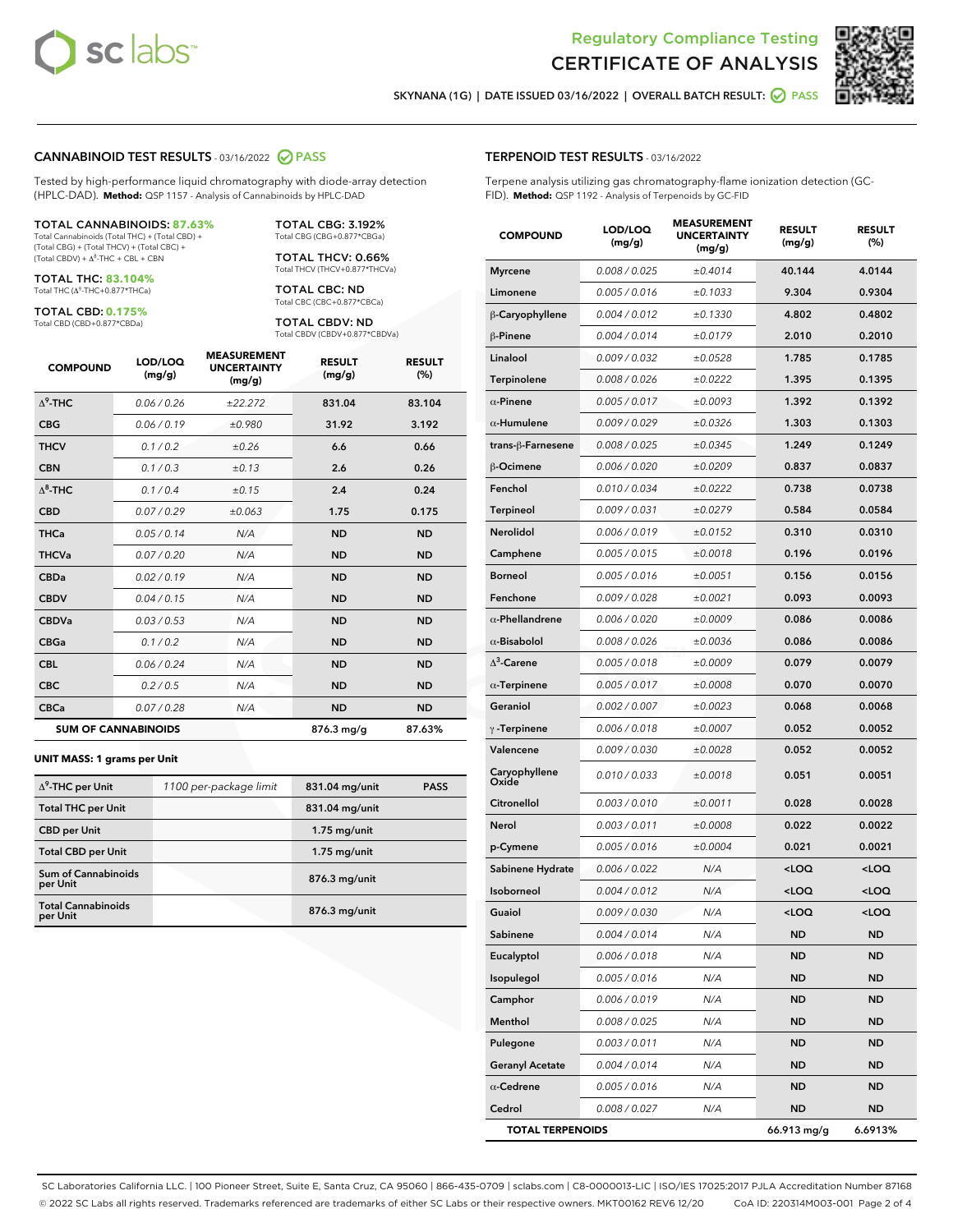



SKYNANA (1G) | DATE ISSUED 03/16/2022 | OVERALL BATCH RESULT: O PASS

# CATEGORY 1 PESTICIDE TEST RESULTS - 03/16/2022 2 PASS

Pesticide and plant growth regulator analysis utilizing high-performance liquid chromatography-mass spectrometry (HPLC-MS) or gas chromatography-mass spectrometry (GC-MS). \*GC-MS utilized where indicated. **Method:** QSP 1212 - Analysis of Pesticides and Mycotoxins by LC-MS or QSP 1213 - Analysis of Pesticides by GC-MS

| <b>COMPOUND</b>             | LOD/LOQ<br>$(\mu g/g)$ | <b>ACTION</b><br>LIMIT<br>$(\mu g/g)$ | <b>MEASUREMENT</b><br><b>UNCERTAINTY</b><br>$(\mu g/g)$ | <b>RESULT</b><br>$(\mu g/g)$ | <b>RESULT</b> |
|-----------------------------|------------------------|---------------------------------------|---------------------------------------------------------|------------------------------|---------------|
| Aldicarb                    | 0.03 / 0.08            | $\ge$ LOD                             | N/A                                                     | <b>ND</b>                    | <b>PASS</b>   |
| Carbofuran                  | 0.02 / 0.05            | $>$ LOD                               | N/A                                                     | <b>ND</b>                    | <b>PASS</b>   |
| Chlordane*                  | 0.03/0.08              | $>$ LOD                               | N/A                                                     | <b>ND</b>                    | <b>PASS</b>   |
| Chlorfenapyr*               | 0.03/0.10              | $>$ LOD                               | N/A                                                     | <b>ND</b>                    | <b>PASS</b>   |
| Chlorpyrifos                | 0.02 / 0.06            | $\ge$ LOD                             | N/A                                                     | <b>ND</b>                    | <b>PASS</b>   |
| Coumaphos                   | 0.02 / 0.07            | $\ge$ LOD                             | N/A                                                     | <b>ND</b>                    | <b>PASS</b>   |
| Daminozide                  | 0.02 / 0.07            | $>$ LOD                               | N/A                                                     | <b>ND</b>                    | <b>PASS</b>   |
| <b>Dichlorvos</b><br>(DDVP) | 0.03/0.09              | $>$ LOD                               | N/A                                                     | <b>ND</b>                    | <b>PASS</b>   |
| Dimethoate                  | 0.03 / 0.08            | $\ge$ LOD                             | N/A                                                     | <b>ND</b>                    | <b>PASS</b>   |
| Ethoprophos                 | 0.03/0.10              | $\ge$ LOD                             | N/A                                                     | <b>ND</b>                    | <b>PASS</b>   |
| Etofenprox                  | 0.02 / 0.06            | $\ge$ LOD                             | N/A                                                     | <b>ND</b>                    | <b>PASS</b>   |
| Fenoxycarb                  | 0.03 / 0.08            | $\ge$ LOD                             | N/A                                                     | <b>ND</b>                    | <b>PASS</b>   |
| Fipronil                    | 0.03 / 0.08            | $\ge$ LOD                             | N/A                                                     | <b>ND</b>                    | <b>PASS</b>   |
| Imazalil                    | 0.02/0.06              | $>$ LOD                               | N/A                                                     | <b>ND</b>                    | <b>PASS</b>   |
| <b>Methiocarb</b>           | 0.02 / 0.07            | $\ge$ LOD                             | N/A                                                     | <b>ND</b>                    | <b>PASS</b>   |
| Parathion-methyl            | 0.03/0.10              | $\ge$ LOD                             | N/A                                                     | <b>ND</b>                    | <b>PASS</b>   |
| <b>Mevinphos</b>            | 0.03/0.09              | $>$ LOD                               | N/A                                                     | <b>ND</b>                    | <b>PASS</b>   |
| Paclobutrazol               | 0.02 / 0.05            | $>$ LOD                               | N/A                                                     | <b>ND</b>                    | <b>PASS</b>   |
| Propoxur                    | 0.03/0.09              | $\geq$ LOD                            | N/A                                                     | <b>ND</b>                    | <b>PASS</b>   |
| Spiroxamine                 | 0.03 / 0.08            | $\geq$ LOD                            | N/A                                                     | <b>ND</b>                    | <b>PASS</b>   |
| Thiacloprid                 | 0.03/0.10              | $>$ LOD                               | N/A                                                     | <b>ND</b>                    | <b>PASS</b>   |
|                             |                        |                                       |                                                         |                              |               |

# CATEGORY 2 PESTICIDE TEST RESULTS - 03/16/2022 @ PASS

| <b>COMPOUND</b>          | LOD/LOO<br>$(\mu g/g)$ | <b>ACTION</b><br>LIMIT<br>$(\mu g/g)$ | <b>MEASUREMENT</b><br><b>UNCERTAINTY</b><br>$(\mu g/g)$ | <b>RESULT</b><br>$(\mu g/g)$ | <b>RESULT</b> |
|--------------------------|------------------------|---------------------------------------|---------------------------------------------------------|------------------------------|---------------|
| Abamectin                | 0.03/0.10              | 0.1                                   | N/A                                                     | <b>ND</b>                    | <b>PASS</b>   |
| Acephate                 | 0.02/0.07              | 0.1                                   | N/A                                                     | <b>ND</b>                    | <b>PASS</b>   |
| Acequinocyl              | 0.02/0.07              | 0.1                                   | N/A                                                     | <b>ND</b>                    | <b>PASS</b>   |
| Acetamiprid              | 0.02/0.05              | 0.1                                   | N/A                                                     | <b>ND</b>                    | <b>PASS</b>   |
| Azoxystrobin             | 0.02/0.07              | 0.1                                   | N/A                                                     | <b>ND</b>                    | <b>PASS</b>   |
| <b>Bifenazate</b>        | 0.01/0.04              | 0.1                                   | N/A                                                     | <b>ND</b>                    | <b>PASS</b>   |
| <b>Bifenthrin</b>        | 0.02 / 0.05            | 3                                     | N/A                                                     | <b>ND</b>                    | <b>PASS</b>   |
| <b>Boscalid</b>          | 0.03/0.09              | 0.1                                   | N/A                                                     | <b>ND</b>                    | <b>PASS</b>   |
| Captan                   | 0.19/0.57              | 0.7                                   | N/A                                                     | <b>ND</b>                    | <b>PASS</b>   |
| Carbaryl                 | 0.02/0.06              | 0.5                                   | N/A                                                     | <b>ND</b>                    | <b>PASS</b>   |
| Chlorantranilip-<br>role | 0.04/0.12              | 10                                    | N/A                                                     | <b>ND</b>                    | <b>PASS</b>   |
| Clofentezine             | 0.03/0.09              | 0.1                                   | N/A                                                     | <b>ND</b>                    | <b>PASS</b>   |

# CATEGORY 2 PESTICIDE TEST RESULTS - 03/16/2022 continued

| <b>COMPOUND</b>               | LOD/LOQ<br>(µg/g) | <b>ACTION</b><br>LIMIT<br>(µg/g) | <b>MEASUREMENT</b><br><b>UNCERTAINTY</b><br>(µg/g) | <b>RESULT</b><br>(µg/g) | <b>RESULT</b> |
|-------------------------------|-------------------|----------------------------------|----------------------------------------------------|-------------------------|---------------|
| Cyfluthrin                    | 0.12 / 0.38       | 2                                | N/A                                                | <b>ND</b>               | <b>PASS</b>   |
| Cypermethrin                  | 0.11 / 0.32       | $\mathcal{I}$                    | N/A                                                | <b>ND</b>               | <b>PASS</b>   |
| <b>Diazinon</b>               | 0.02 / 0.05       | 0.1                              | N/A                                                | ND                      | <b>PASS</b>   |
| Dimethomorph                  | 0.03 / 0.09       | 2                                | N/A                                                | <b>ND</b>               | <b>PASS</b>   |
| Etoxazole                     | 0.02 / 0.06       | 0.1                              | N/A                                                | <b>ND</b>               | <b>PASS</b>   |
| Fenhexamid                    | 0.03 / 0.09       | 0.1                              | N/A                                                | <b>ND</b>               | <b>PASS</b>   |
| Fenpyroximate                 | 0.02 / 0.06       | 0.1                              | N/A                                                | ND                      | <b>PASS</b>   |
| Flonicamid                    | 0.03 / 0.10       | 0.1                              | N/A                                                | <b>ND</b>               | <b>PASS</b>   |
| Fludioxonil                   | 0.03 / 0.10       | 0.1                              | N/A                                                | ND                      | <b>PASS</b>   |
| Hexythiazox                   | 0.02 / 0.07       | 0.1                              | N/A                                                | <b>ND</b>               | <b>PASS</b>   |
| Imidacloprid                  | 0.04 / 0.11       | 5                                | N/A                                                | <b>ND</b>               | <b>PASS</b>   |
| Kresoxim-methyl               | 0.02 / 0.07       | 0.1                              | N/A                                                | <b>ND</b>               | <b>PASS</b>   |
| Malathion                     | 0.03 / 0.09       | 0.5                              | N/A                                                | <b>ND</b>               | <b>PASS</b>   |
| Metalaxyl                     | 0.02 / 0.07       | $\overline{c}$                   | N/A                                                | <b>ND</b>               | <b>PASS</b>   |
| Methomyl                      | 0.03 / 0.10       | $\mathcal{I}$                    | N/A                                                | <b>ND</b>               | <b>PASS</b>   |
| Myclobutanil                  | 0.03 / 0.09       | 0.1                              | N/A                                                | <b>ND</b>               | <b>PASS</b>   |
| Naled                         | 0.02 / 0.07       | 0.1                              | N/A                                                | <b>ND</b>               | <b>PASS</b>   |
| Oxamyl                        | 0.04 / 0.11       | 0.5                              | N/A                                                | <b>ND</b>               | <b>PASS</b>   |
| Pentachloronitro-<br>benzene* | 0.03 / 0.09       | 0.1                              | N/A                                                | <b>ND</b>               | <b>PASS</b>   |
| Permethrin                    | 0.04 / 0.12       | 0.5                              | N/A                                                | <b>ND</b>               | <b>PASS</b>   |
| Phosmet                       | 0.03 / 0.10       | 0.1                              | N/A                                                | <b>ND</b>               | <b>PASS</b>   |
| Piperonyl<br><b>Butoxide</b>  | 0.02 / 0.07       | 3                                | N/A                                                | <b>ND</b>               | <b>PASS</b>   |
| Prallethrin                   | 0.03 / 0.08       | 0.1                              | N/A                                                | <b>ND</b>               | <b>PASS</b>   |
| Propiconazole                 | 0.02 / 0.07       | 0.1                              | N/A                                                | ND                      | <b>PASS</b>   |
| Pyrethrins                    | 0.04 / 0.12       | 0.5                              | N/A                                                | <b>ND</b>               | <b>PASS</b>   |
| Pyridaben                     | 0.02 / 0.07       | 0.1                              | N/A                                                | <b>ND</b>               | <b>PASS</b>   |
| Spinetoram                    | 0.02 / 0.07       | 0.1                              | N/A                                                | <b>ND</b>               | <b>PASS</b>   |
| Spinosad                      | 0.02 / 0.07       | 0.1                              | N/A                                                | <b>ND</b>               | <b>PASS</b>   |
| Spiromesifen                  | 0.02 / 0.05       | 0.1                              | N/A                                                | ND                      | <b>PASS</b>   |
| Spirotetramat                 | 0.02 / 0.06       | 0.1                              | N/A                                                | <b>ND</b>               | <b>PASS</b>   |
| Tebuconazole                  | 0.02 / 0.07       | 0.1                              | N/A                                                | <b>ND</b>               | <b>PASS</b>   |
| Thiamethoxam                  | 0.03/0.10         | 5                                | N/A                                                | ND                      | <b>PASS</b>   |
| Trifloxystrobin               | 0.03 / 0.08       | 0.1                              | N/A                                                | <b>ND</b>               | <b>PASS</b>   |

SC Laboratories California LLC. | 100 Pioneer Street, Suite E, Santa Cruz, CA 95060 | 866-435-0709 | sclabs.com | C8-0000013-LIC | ISO/IES 17025:2017 PJLA Accreditation Number 87168 © 2022 SC Labs all rights reserved. Trademarks referenced are trademarks of either SC Labs or their respective owners. MKT00162 REV6 12/20 CoA ID: 220314M003-001 Page 3 of 4